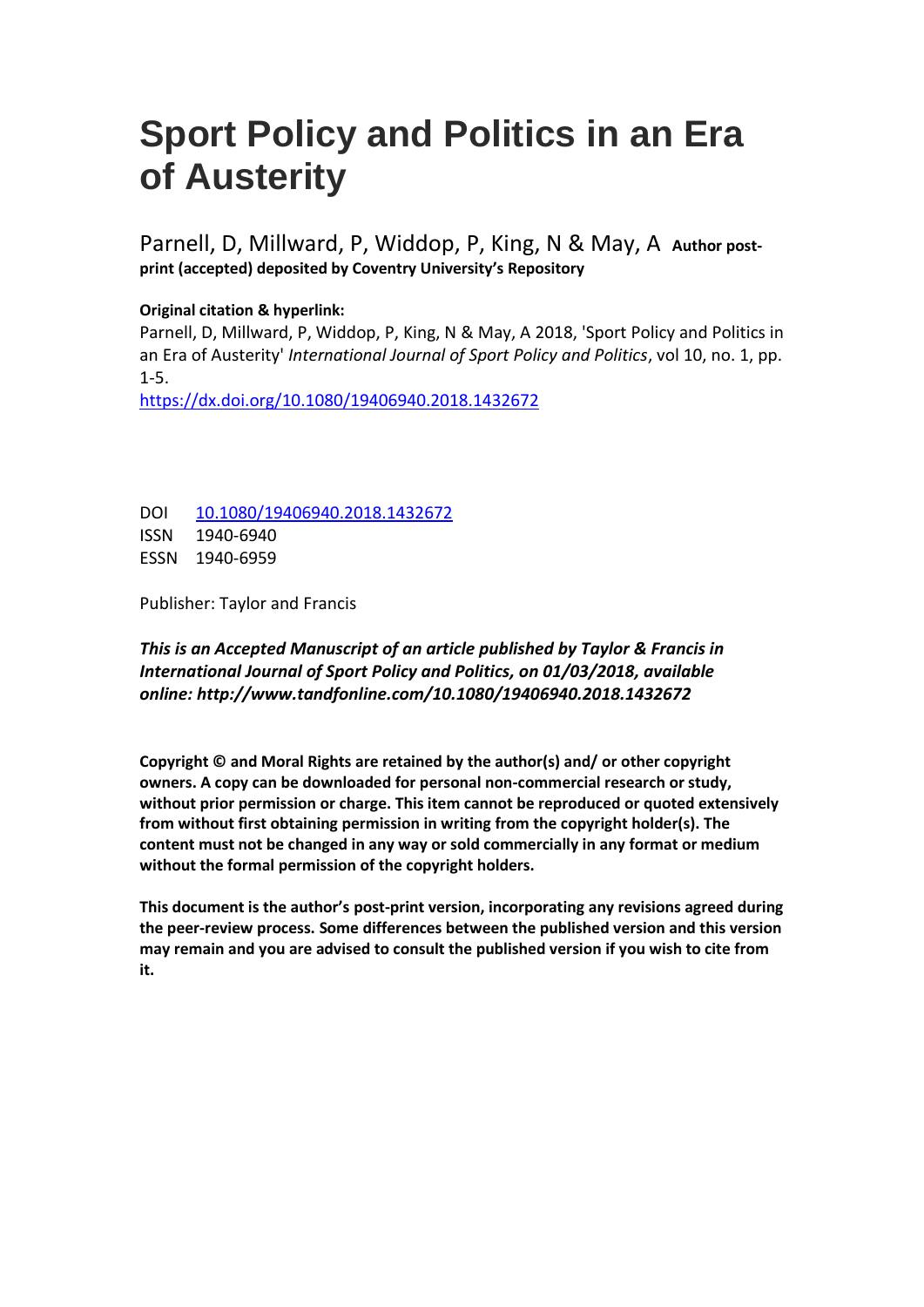#### Sport policy and politics in an era of austerity

#### Daniel Parnell, Peter Millward, Paul Widdop, Neil King & Anthony May

#### Editorial

Austerity is perhaps the symbol of our times, given the speed at which it arrived and the consequences of its impact upon society. Yet, it is difficult now to look back upon a time where the spectre of austerity was not looming over us. The financial crash was the catalyst for change and, for many governments, the response was austerity. The financial crisis was triggered in America and quickly became a global crisis. Whilst most countries felt the waves of the crisis, it was perhaps America and countries in the Eurozone who felt it, and the subsequent economic recession, most. Wren-Lewis (2015) noted that initially governments utilised standard economic measures approved by the International Monetary Fund (IMF) to rally against this recession, whilst also highlighting that any sensible government should seek to act to stimulate the economy. However, the fear of financial crises that was propelled and inflated by media and social media led consumers and businesses to spend less and save more (Wren-Lewis 2015). This was a toxic combination for economies, as consumers spend less, it leads to less demand and production, which ultimately leads to increases in unemployment, and a negative cascading effect for the economy (Wren-Lewis 2015). Against a backdrop of advice from experts adverse to Keynesian economics, the ideology of austerity grew and became the dominant thinking to steer economies out of recession.

It is difficult to locate a time when 'Austarian' (a term coined by Rob Parentew) ideologies came to dominate discourse in western governments. The ideology centres around the idea of fiscal consolidation (Wren-Lewis 2015). Indeed, Blyth (2013) states that austerity is a form of voluntary deflation in which the economy adjusts through the reduction of wages, prices and public spending in order to restore competitiveness which is (supposedly) best achieved by auditing state budgets, debts and deficits. In simple terms, it involved shrinking of the state and a reduction in financial contributions to the welfare state and other frontline services. For Wren-Lewis (2015), austerity was the result of right-wing opportunism, exploiting instinctive popular concern about rising government debt in order to reduce the size of the state.

In the UK, since 2010, successive Comprehensive Spending Reviews have ushered in ever deepening cuts to public service budgets. The UK was not an anomaly in making these cuts, as similar steps were undertaken in Greece, Italy, the Irish Republic, Portugal, Spain, France and Germany—each of which reduced public spending by different scales (BBC 2012). In many national contexts, such cuts and their assumed effects prompted outrage and resistance from many (Castells 2015) and new anti-austerity alternatives have propelled the popularity of populist parties and leaders (Grierson and Slawson 2017). Indeed, many commentators suggest that the vote by the UK electorate in favour of leaving the European Union might have been partially borne of potentially misdirected frustrations caused by austerity cuts to public services (Keegan 2017). The impacts of austerity cuts are largely difficult to measure but might take into account losses of public services (Farnsworth and Irving 2012, Levitas 2012), changes to the strength and productivity of national economies (Holland and Portes 2012) along with psycho-cultural issues, such as the wellbeing of citizens (Legido-Quigley et al. 2013, Lewis et al. 2017).

In this special issue, our contributors deal with the issues of 'austerity' directly by examining what it means for sport in a wide range of contexts. The issue is current with the term 'austerity' now firmly rooted within the public diction, but with only a modest level of academic research in the area to date. This is particularly the case in the area of sport policy and politics and associated social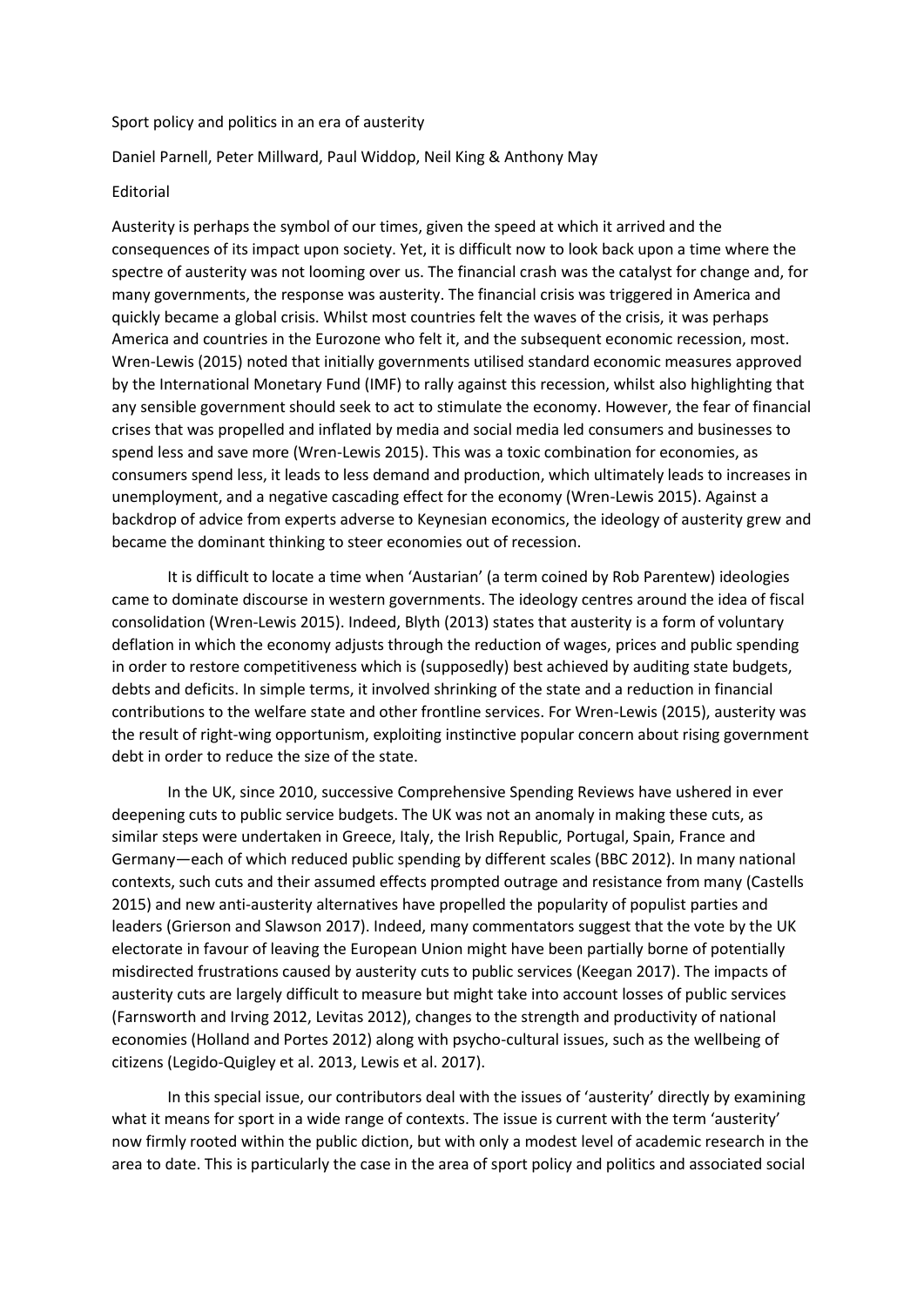scientific engagements with sport management. Ken Roberts (2017) offers a general review challenging whether austerity has stimulated crisis or adaptation in sport. His discussion is focused on spectatorship and participation yet, beyond these issues, there are only limited number of authors and contributions that have attempted to address this topic (see Collins and Haudenhuyse 2015, Parnell et al. 2015, 2017, Giannoulakis et al. 2017, Walker and Hayton 2017). Therefore, articles in this special issue contribute significantly to academic debates.

## **The special issue**

The guest editors are delighted to present a range of research papers covering issues from sports participation and development through to elite sport and extended to social inclusion and poverty, in a variety of organisational contexts and geographies. Drawing upon both quantitative and qualitative research methodologies, this special issue provides a varied and contextually rich insight in the sport, policy and politics, in an era of austerity.

Widdop, King, Parnell, Cutts and Millward examine participation levels in sport in England across socio-demographic groups between 2008 and 2014 in the context of austerity measures implemented by central government that resulted in local authority income and expenditure reductions. The study utilises data from the Active People Survey and offers findings related to the effectiveness of policy goals and raises considerations for policy makers and practitioners seeking to raise participation levels during a period of austerity.

Kenyon, Mason and Rookwood find that austerity politics have also had an impact on the provision of community sports. Focusing on a case study from the city of Liverpool, the authors discuss the resilience required to meet the needs of stakeholders in an environment affected by uncertainty about funding for community coaching initiatives and grassroots sport more generally.

Hayton and Walker investigate the impacts of 'super-austerity' upon third sector sport organisations (TSSOs) in England and how they negotiate both relationships with local and central government, as well as implications of an increasingly constrained fiscal climate. The article reports how TSSOs have acted to negotiate the advances of 'super-austerity' and move to obtain resource sufficiency. The findings also offer an insight into how sustained government spending cuts and the commitment of local authorities to sport are shaping not only TSSOs relationships with the public sector, but also with each other.

Brown and Pappous (2017) focus upon disability sport, noting that Coalition and Conservative governments post-2010 have 'reformed' disability benefits, which has had a negative effect on participation. The authors find that some people with a disability are no longer participating in sport at grassroots level due to fears that this may result in a reduction in benefits. An estimated 1.25 million people have lost some or all of their state benefits due to government policy. By contrast to the strong welfare state in the Netherlands, there has been a marked reduction on welfare spending in the UK. Brown and Pappous also find that there has been an increased focus on the elite level of disability sport, and an associated reduction in spending on participatory levels by governing bodies.

In the context of Denmark, Iverson examines the public management of sports facilities. The particular focus of the article is on New Public Governance, and increasing collaboration between stakeholders in sports services. Stakeholders were interviewed for the article—notably, managers of facilities, the boards of facilities, and voluntary organisations with an interest in utilising facilities.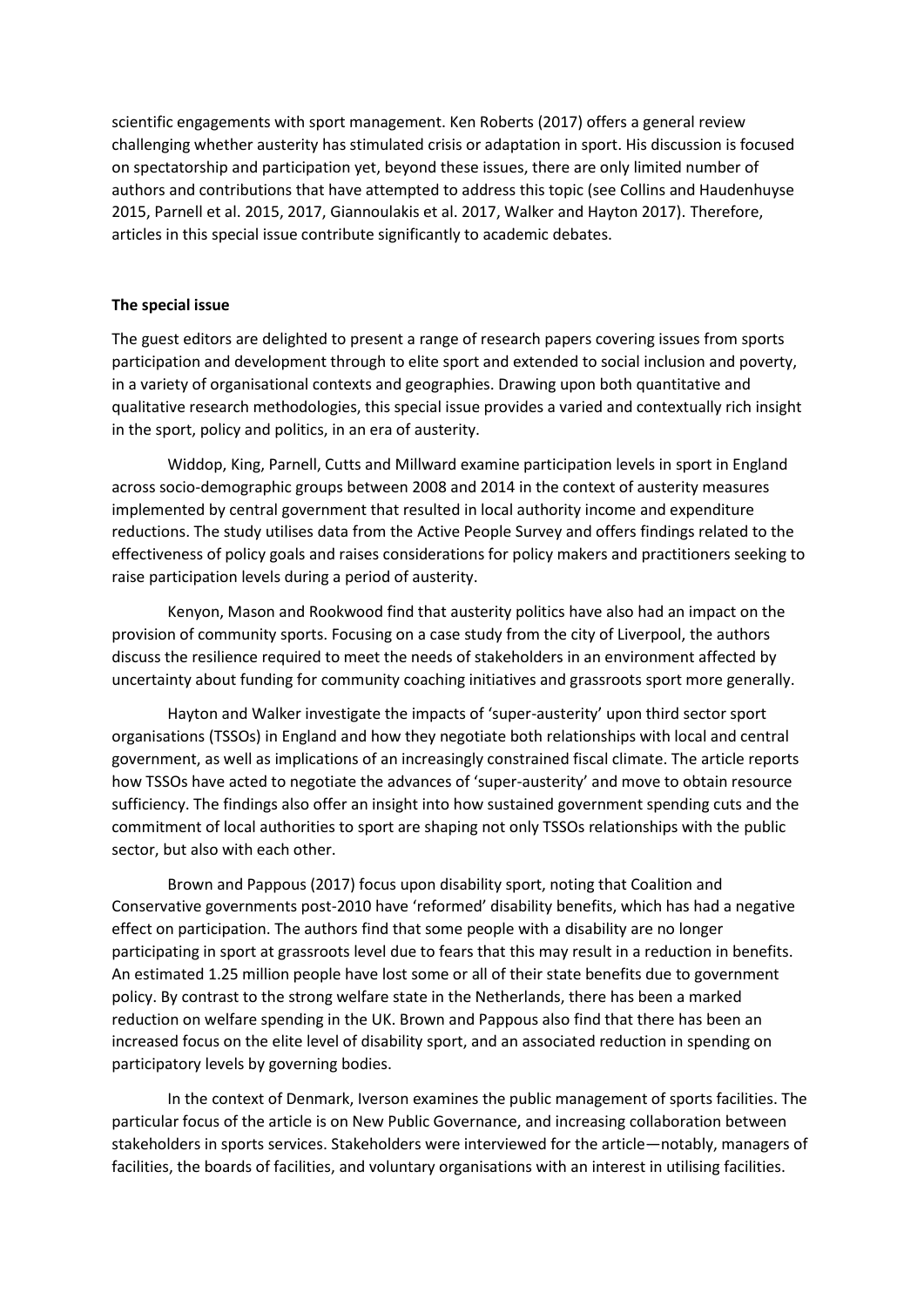Iverson finds that increasing collaboration is difficult in the context of austerity and suggests that further development of methods to motive stakeholders to collaborate is needed.

Ramchandani, Shibli and Kung utilise data from Sport England's National Benchmarking Service to examine the performance of public sport facilities over a period beginning 2005/6 and ending 2015/16. The authors use four performance dimensions: access, finance, utilisation and customer satisfaction. A key finding of the article is that financial performance and efficiency has improved. A business model has been introduced which involves outsourcing management and raising charges for activities. Customer satisfaction has also improved over the period analysed. However, the authors also argue that social inclusion objectives seem to be compromised by the pursuit of increased financial stability and, therefore, austerity can be said to have had a negative impact on those within hard-to-reach or disadvantaged groups.

Reid explores the management of budget cuts in Edinburgh's sport and recreation services. This case study offers an insight into a failed attempt to save a leisure pool in a disadvantaged area, highlighting limits to the concept of resilience in managing austerity. Campaigners were encouraged to develop a community bid but were gazumped by a property company offering the council £1 million to replace the pool with a soft play facility. This produced questions about which facility supported future community resilience. With facility closures politically unacceptable, the trust prioritised income generating sports and taking over after-school management of school sport facilities.

Hoekman, van der Roest and van der Poel examine sport policy in the Netherlands. Their particular focus is on funding for sport at a municipal level, following the introduction of the 'participation society' in the early 2010s. The 'participation society' is a concept that is broadly similar to the 'Big Society' in the UK, within which local voluntary groups take over responsibility for the organisation and maintenance of public services in a period of austerity. Their examination of municipal budgets 2010–2014 found only small reductions in spending. Sport is still seen as a 'merit good' in the Netherlands and, within the context of the strong welfare state, spending on local sport has remained relatively stable. Municipal political strategies 2014–2018 often call for an increased role for voluntary sport clubs to deliver on sport policy, but there remains a strong focus on sport in the coalition agreements analysed. The authors argue that sport policy in the Netherlands remains broadly unaffected by neoliberalism with little call for reliance on the free market and private entrepreneurship, but rather with the voluntary sector expected to play a key role.

Papadimitriou and Alexandris examine the impact of austerity measures in Greece on elite sport, and particularly on elite athletes who took part at the 2016 Olympic Games. Austerity measures have led to a reduction in funding for athletes, coaches and medical staff, and Olympic facilities have closed. The article examines the 'Adopt an Athlete for 2016' scheme, through which the private sector (notably banks, consulting companies and individual supporters) helped to fund Olympic athletes. As Greek athletes won six medals at the 2016 Olympics, the article concludes that a reduction of public funding does not necessarily affect Olympic success, although it does impact on elite sport systems.

Walters and Panton explore sport-led regeneration through a case study of the stadium-led regeneration project involving Tottenham Hotspur FC and the London Borough of Haringey. The research focuses on community perceptions of urban regeneration. Two implications arising from this research are that while community groups in Tottenham had limited success in gaining major changes to the stadium-led regeneration they have arguably been able to slow down the process.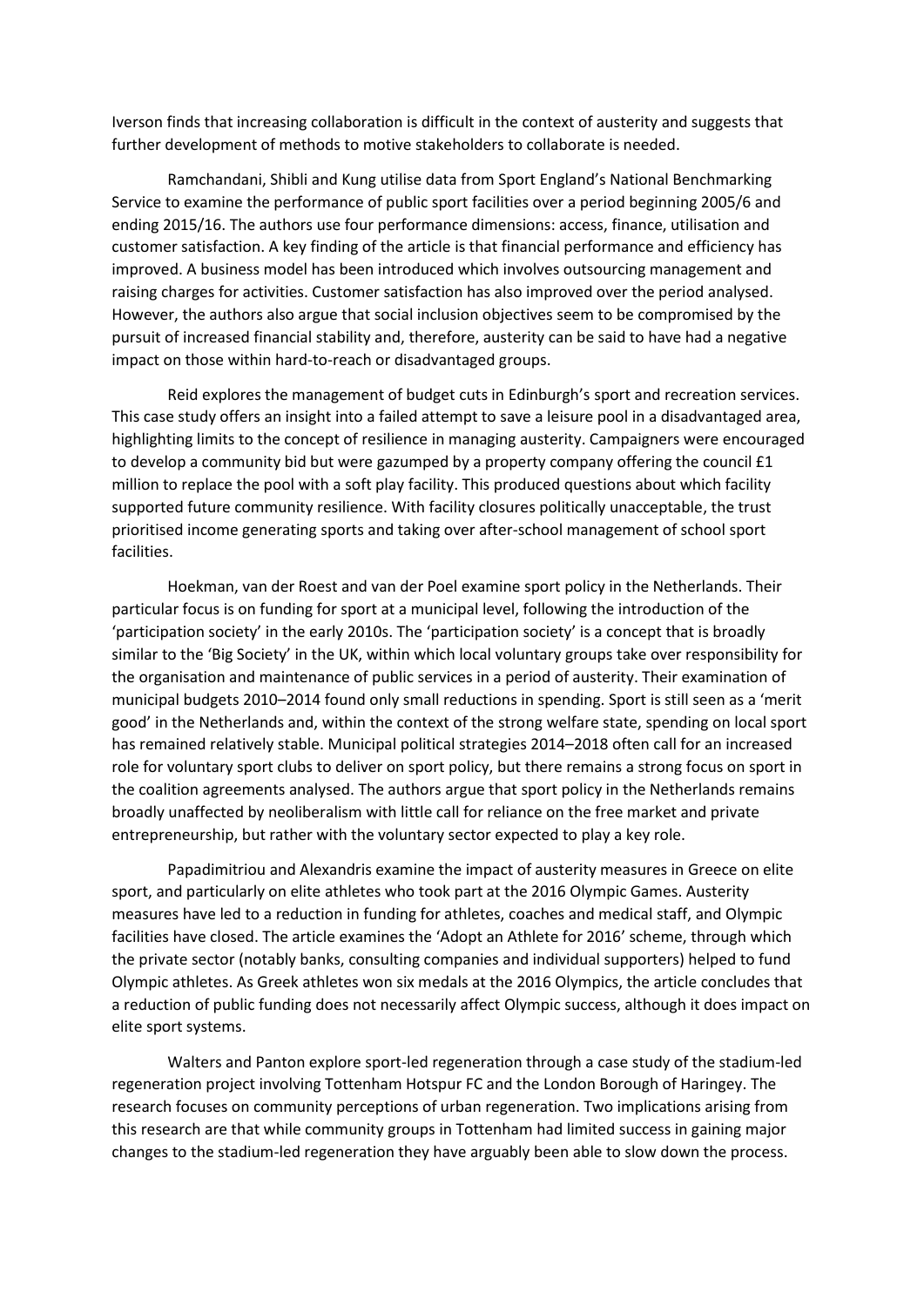Moreover, they have been successful in bringing together diverse groups across the community to share knowledge in order to challenge further proposals from the Haringey council.

Rossi and Jeanes discuss the potential impact of austerity on sport for development (SfD), noting that austerity is as much an ideological position as it is an economic policy. Influenced by Nussbaum (2011) and Sen (2010), the authors produce a theoretical framework for understanding SfD in terms of the development of 'capabilities' in the communities that SfD programmes aim to benefit. The argument is made that rather than welfare-based models, or corporate intervention, capabilities should be developed within communities through shared notions of integrity, selfdetermination and sustainability.

Finally, Haudenhuyse offers a research paper that attempts to address the question of why, to this date, we still know relatively little empirically about the impact of austerity policies in relation to sport (non-)participation of people living in poverty. It is reasonable to assume that austerity measures spanning many life and policy domains, such as housing, energy costs, transport, employment, healthcare, social welfare, childcare, education, pension, public services and sport provisions, might have had an impact on the leisure participation opportunities and outcomes of people in poverty. However, such assumptions remain under researched. This paper offers some rationale for the current knowledge gap and highlights areas for future potential research.

### **Our call to arms for future research**

In light of this special issue, and the remaining paucity of research that sheds light on the complex context surrounding the impact of austerity on sport, we have developed several areas of potential future research. A non-exhaustive list of research ideas in this area might include the following.

Further empirical research on the impacts of austerity measures on sport participation: there is a shortfall of quantitative and qualitative research that explores the actual impacts of austerity cuts to sport policy budgets across Europe. The continent has different levels of data which exist, yet further critical scrutiny of this data and the breadth of relevant data sets available in different nations, needs to be operationalised to draw up a localised and comparative picture of whether or not—or to what extent— sport policy cuts have reduced sport participation at a grassroots level.

The impact of sport policy cuts on 'hard to reach' populations: some sectors of European societies are well recognised to be hard to reach with respect to facilitating physical activity and, in particular, sport participation. Some state-resourced sport and leisure facilities have closed or had opening hours reduced, because of reduced state resources. Alongside this, aligned community sport facilities that work with public sector departments have experienced challenges associated with reduced funding. We hope this special issue may support future research in listening to, and analysing the narratives of, those who used those sports facilities that have closed due to budgetary cuts, especially if those populations are part of the hard to reach populations.

Managerial dilemmas faced by decision-makers: the processes of gaining more (or at least the same) for less presents challenges for senior and middle managers of state sport facilities on all geographical levels across Europe. Research by Walker and Hayton (2017) has offered insights into management practices. Nevertheless, substantial investment by researchers is required to listen and hear the voices of decision makers, as concerns and/or challenges have so far not been heard.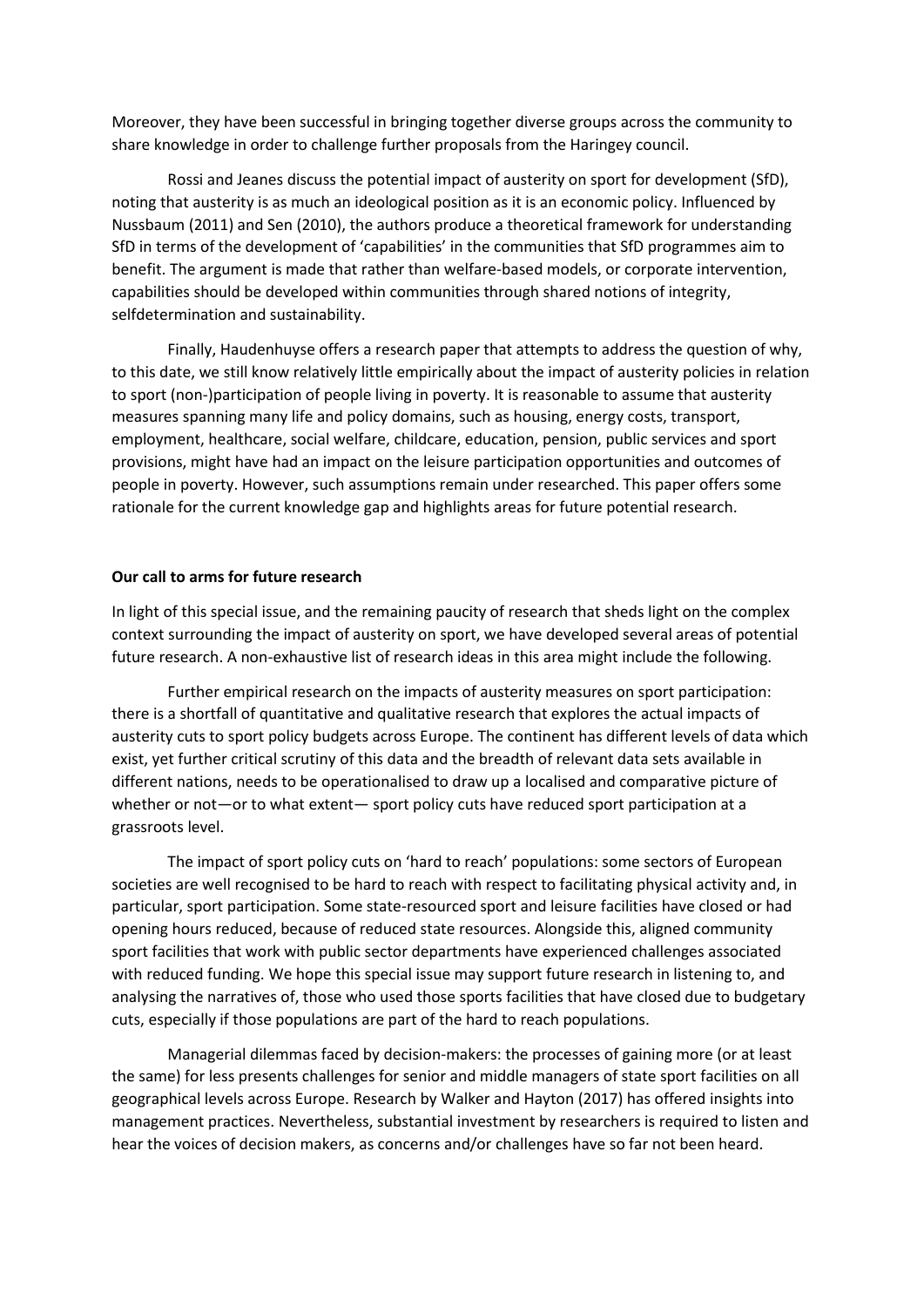Opportunities for public-private partnerships: the reduction in public spending in areas such as sport facilities is assumed to be negative. Yet such changes in the nature of budgets may open up possibilities for new public-private partnerships, which throw up a host of new questions for sport policy and management scholars. In the same respect, university and third sector partnerships appear pertinent to examine. Academic institutions, particularly those in higher education, are facing their own respective challenges regarding reduced research and heightened need for impact. As such, universities may take opportunities to develop meaningful applied research activities and partnerships with third sector sport organisations (Parnell et al. 2015) and developing these partnerships may help organisations respond to the economic downturn and in turn develop research outputs and tangible impact within the industry.

Finally, challenges for elite sport provision and future achievements: so far, the suggestions for further research have veered towards amateur sport participation. Yet this is but one (sizeable) part of the web of sport in Europe. Building on the work of Giannoulakis et al. (2017) to further examine the impact of budgetary cuts and changes on elite sport provision is required. This research agenda needs to include the voices of coaches and athletes in order to understand the complex set of management issues that are at stake.

Our hope for the special issue is to trigger ideas and interest across a number of potential research contexts so as to develop and extend our understanding. Ultimately, we feel that this important debate has just started and there is much more to add. To do this, universities have a real opportunity to develop meaningful, collaborative, research-based partnerships that have a high probability of impact in sportbased organisations which need strategic and operational support. Finally, we call upon researchers to extend this preliminary list of ideas and take up the challenge to address this gap in academic and policy understanding.

# **Acknowledgments**

We would like to thank the many peer reviewers who have helped develop and shape this special issue. Their collegiate contribution and pursuit for quality has, without doubt, helped strengthen the contributions and the special issue as a whole. We would like to thank all contributing authors who have supported the development of this issue. This gratitude is extended to Dr Iain Lindsey (coeditor, IJSPP), Caron Walpole (editorial assistant, IJSPP) and Professor Jonathan Grix (editor-in-chief, IJSPP) for their initial acceptance of our proposal and ongoing diligent support to see this through to fruition.

## **Disclosure statement**

No potential conflict of interest was reported by the authors.

#### **References**

BBC, 2012. EU austerity drive country by country, The BBC Available from: <http://www.bbc.co.uk/news/10162176>

Blyth, M., 2013. The history of a dangerous idea. New York: Oxford University Press.

Brown, C. and Pappous, A., 2017. The organisational performance of national disability sport organisations during a time of austerity: a resource dependence theory perspective. International journal of sport policy and politics, 1–16. doi:10.1080/19406940.2017.1381635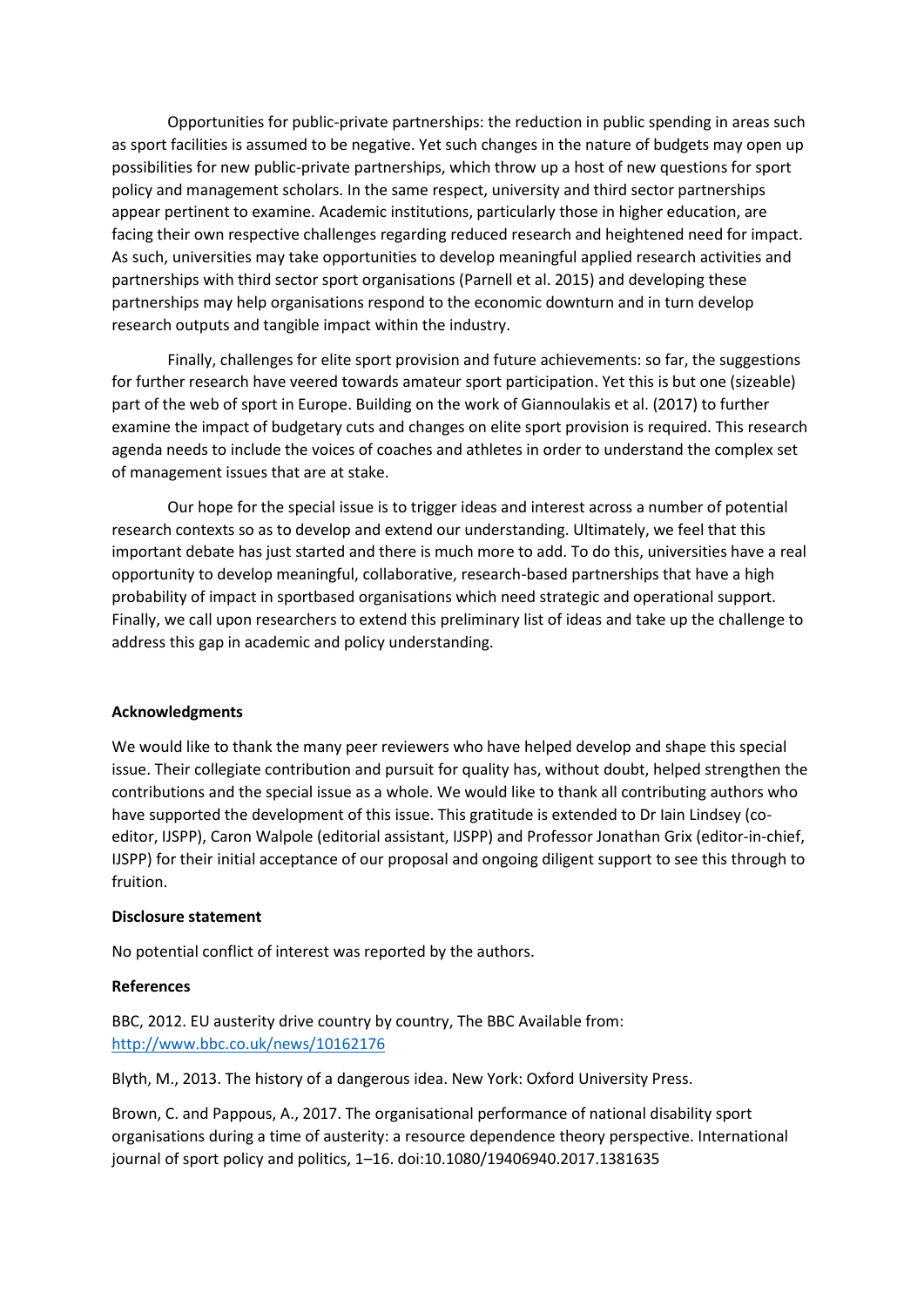Castells, M., 2015. Networks of outrage and hope: social movements in the Internet age. 2nded. Cambridge: Polity.

Collins, M. and Haudenhuyse, R., 2015. Social exclusion and austerity policies in England: the role of sports in a new area of social polarisation and inequality? Social inclusion, 3 (3). doi:10.17645/si.v3i3.54

Farnsworth, K. and Irving, Z., 2012. Varieties of crisis, varieties of austerity: social policy in challenging times. Journal of poverty and social justice, 20 (2), 133–147. doi:10.1332/175982712X652041

Giannoulakis, C., et al., 2017. Impact of austerity measures on national sport federations: evidence from Greece. European sport management quarterly, 17 (1), 75–97. doi:10.1080/16184742.2016.1178795

Grierson, J. and Slawson, N., 2017. Corbyn tells anti-austerity demo he's 'determined to force new election', The Guardian, 1 July. Available at: [https://www.theguardian.com/politics/2017/jul/01/jeremy-corbyn-to-speak-atlondon-anti-](https://www.theguardian.com/politics/2017/jul/01/jeremy-corbyn-to-speak-atlondon-anti-austerity-march)

[austerity-march](https://www.theguardian.com/politics/2017/jul/01/jeremy-corbyn-to-speak-atlondon-anti-austerity-march)

Holland, D. and Portes, J., 2012. Self-defeating austerity? National institute economic review, 222 (1), F4–F10. doi:10.1177/002795011222200109

Keegan, W., 2017. 'Brexiters have voted for a poverty even worse than austerity', The Guardian, 18 June. Available at: [https://www.theguardian.com/business/2017/jun/18/brexiters-vote-poverty](https://www.theguardian.com/business/2017/jun/18/brexiters-vote-poverty-even-worse-than-austerity)[even-worse-than-austerity](https://www.theguardian.com/business/2017/jun/18/brexiters-vote-poverty-even-worse-than-austerity)

Legido-Quigley, H., et al., 2013. Will austerity cuts dismantle the Spanish healthcare system? BMJ: british medical journal (Online), 346. doi:10.1136/bmj.f2363

Levitas, R., 2012. The just's Umbrella: austerity and the big society in coalition policy and beyond. Critical social policy, 32 (3), 320–342. doi:10.1177/0261018312444408

Lewis, S., et al., 2017. Public sector austerity cuts in Britain and the changing discourse of work–life balance. Work, employment and society, 31 (4), 586–604. doi:10.1177/0950017016638994

Nussbaum, M.C. 2011. Creating capabilities: the human development approach. Cambridge: Mass: The Belknap Press of Harvard University.

Parnell, D., Millward, P., and Spracklen, K., 2015. Sport and austerity in the UK: an insight into Liverpool 2014. Journal of policy research in tourism, leisure and events, 7 (2), 200–203. doi:10.1080/19407963.2014.968309

Parnell, D., Spracklen, K., and Millward, P., 2017. Special issue introduction: sport management issues in an era of austerity. European sport management quarterly, 17 (1), 67–74. doi:10.1080/16184742.2016.1257552

Roberts, K., 2017. Sport in Europe's era of austerity: crisis or adaptation? International journal of sociology and social policy, 37 (1/2), 123–130. doi:10.1108/IJSSP-11-2014-0102

Sen, A. 2010. The idea of justice. London: Penguin. Walker, C.M. and Hayton, J.W., 2017. Navigating austerity: balancing 'desirability with viability'in a third sector disability sports organisation. European sport management quarterly, 17 (1), 98–116. doi:10.1080/16184742.2016.1210190